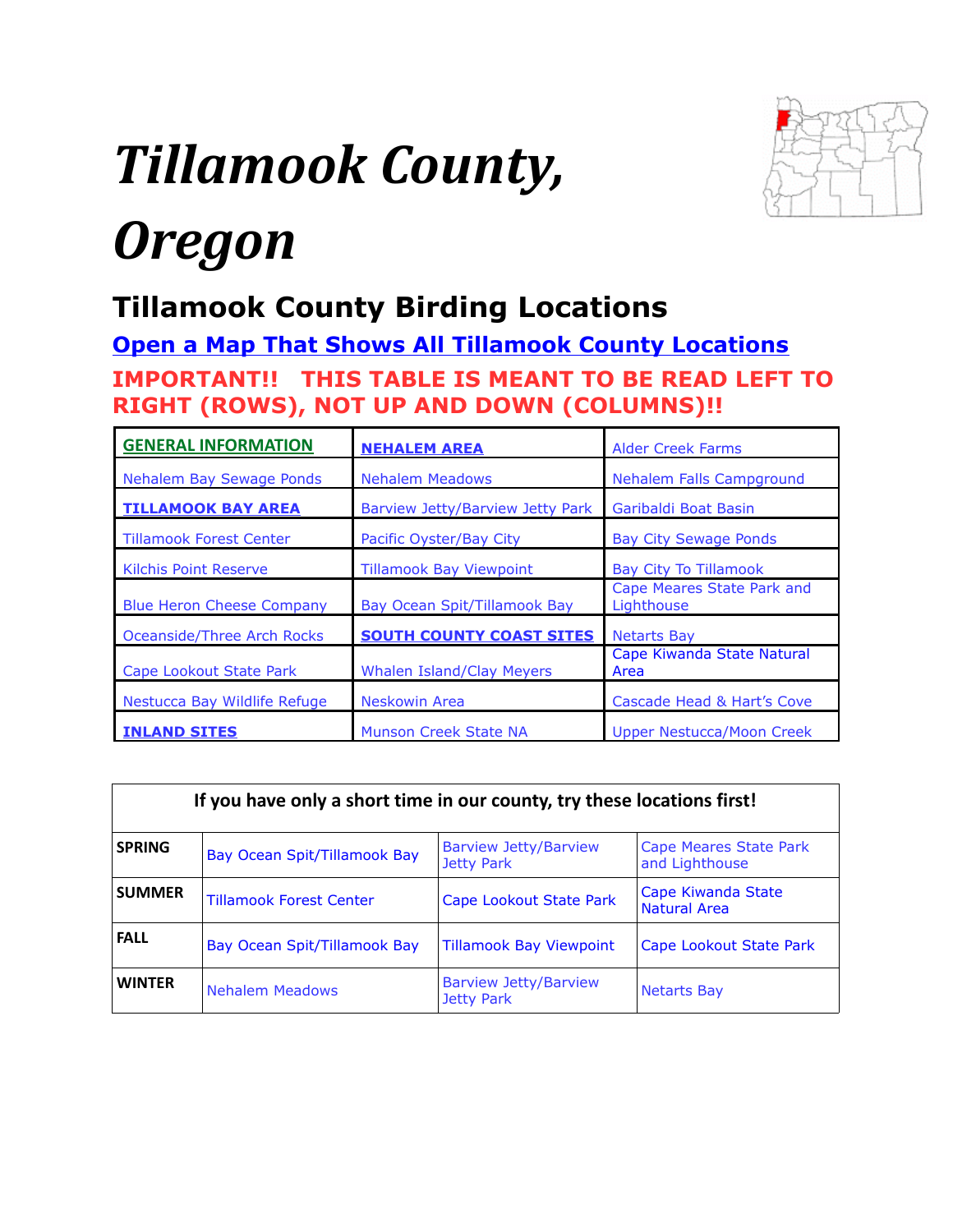<span id="page-1-3"></span>**Authors/Editors**: Jack Hurt, Chuck Gates, Ilene Samowitz, MIke Golden, Paul Sullivan, Ken Chamberlain **County Seat**: Tillamook **County Size**: 1133 square miles **High Elevation** : Roger's Peak (3706 ft) **Rarities** : Tundra Bean-Goose, Gargany, King Eider, Manx Shearwater, Lesser Sand-Plover, Piping Plover, Little Stint, Laughing Gull, Little Gull, Black-headed Gull, Red-legged Kittiwake, Blue-headed Vireo, Northern Wheatear **Top County Lister** : Jeff Gilligan (305) **Year List Record** : Phil Pickering 1985 (234) **County Contact Person**: Email [Jeff Gilligan](mailto:jeffgilligan10@gmail.com) **[return to the top](#page-0-0)**

# <span id="page-1-2"></span> **NEHALEM AREA**

#### <span id="page-1-1"></span>**Alder Creek Farm [return to the top](#page-0-0)**

DeLorme (copyright 2001) Pg 64 A-1 DeLorme (copyright 2008) Pg 20 D-3 **geographic coordinates** 45°42'56.5"N 123°54'16.6"W [\(45.71564, -123.90483\)](https://www.google.com/maps/place/45%C2%B042)

[View A Google Map](http://maps.google.com/maps/ms?hl=en&ie=UTF8&msa=0&msid=108036481085398338899.00046ec58859229c90ee7&ll=45.719724,-123.821411&spn=0.091444,0.264187&z=12)

**Location, Habitat, and Birds:** Go to the [Oregon Birding Trails Website.](http://www.oregonbirdingtrails.org/) Choose the Oregon Coast Birding Trail. Click on the North Coast tab and go to section 25.

#### <span id="page-1-0"></span>**Nehalem Bay Sewage Ponds [return to the top](#page-0-0)**

DeLorme (copyright 2001) Pg 64 A-1 DeLorme (copyright 2008) Pg 20 D-3 **geographic coordinates** 45°42'53.5"N 123°53'09.3"W [\(45.714850, -123.885918\)](https://www.google.com/maps/place/45%C2%B042)

[View A Google Map](http://maps.google.com/maps/ms?hl=en&ie=UTF8&msa=0&msid=108036481085398338899.00046ec58859229c90ee7&ll=45.719724,-123.821411&spn=0.091444,0.264187&z=12)

[eBird Hotspot Checklist for Nehalem Bay Sewage Ponds](http://ebird.org/ebird/hotspot/L814926)

**Location, Habitat, and Birds:** Go to the [Oregon Birding Trails Website.](http://www.oregonbirdingtrails.org/) Choose the Oregon Coast Birding Trail. Click on the North Coast tab and go to section 27. The Nehalem Sewage Treatment Plant is "open" only from 7- 4, M-F. The birder's access gate is locked otherwise. The north side ponds are now restricted to walking(assuming one can get in the STP). **There have been problems with people going into the restricted area so**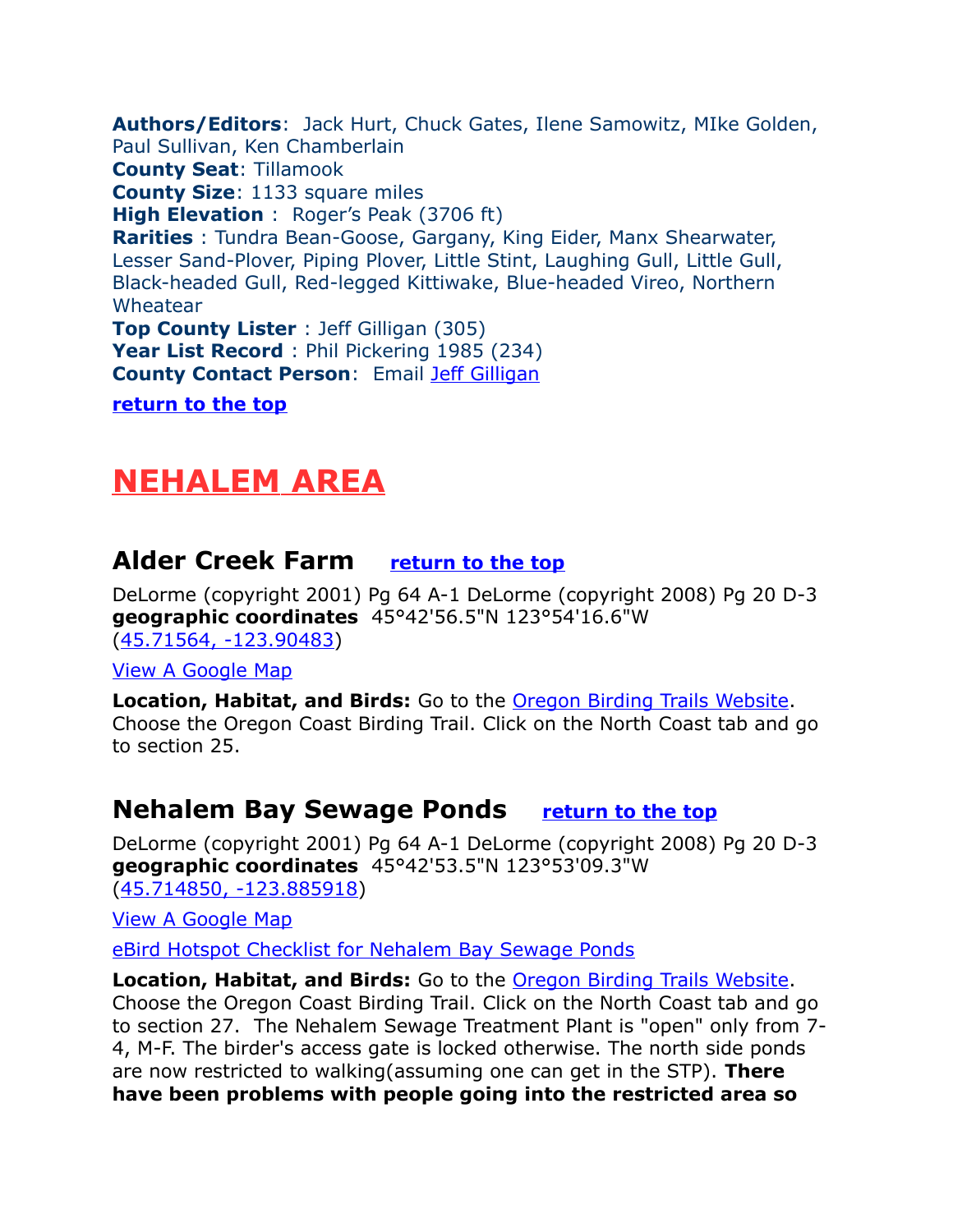**please DO NOT DO THIS.** Like many coastal sewage lagoons (see below), this is a good place to check at high tide as birds come here to avoid the rising tide. Golden-Plover, Baird's Sandpiper, Pectoral Sandpiper, Semipalmated Sandpiper and Stilt Sandpiper all have been found here.

#### <span id="page-2-1"></span>**Nehalem Meadows [return to the top](#page-0-0)**

DeLorme (copyright 2001) Pg 64 A-1 DeLorme (copyright 2008) Pg 20 D-3 **geographic coordinates** 45°43'06.8"N 123°52'58.6"W [\(45.718541, -123.882957\)](https://www.google.com/maps/place/45%C2%B043)

[View A Google Map](http://maps.google.com/maps/ms?hl=en&ie=UTF8&msa=0&msid=108036481085398338899.00046ec58859229c90ee7&ll=45.719724,-123.821411&spn=0.091444,0.264187&z=12)

[eBird Hotspot Checklist for Nehalem Meadows](http://ebird.org/ebird/hotspot/L285641)

**Location, Habitat, and Birds:** From Nehalem, travel south on Hwy 101 to the Nehalem River. Just after crossing the river, take the first right (Tideland Rd.). Bird Tideland Road as it winds through the meadow. 3/4 of a mile down this road, you will find the [Nehalem Sewage Ponds.](#page-1-0) This is a good place to check for unusual waterfowl. Blue-winged Teal and Emperor Goose have both been found here. Check the meadow for both White-tailed Kite, Merlin, Gyrfalcon and Peregrine Falcon. Winter sparrows can include Claycolored, Tree, Swamp, and Harris's so check the more common Whitecrowned and Golden-crowned flocks. Watch for Purple Martins feeding in summer and Palm Warblers in winter.

## <span id="page-2-3"></span>**Nehalem Falls Campground [return to the top](#page-0-0)**

DeLorme (copyright 2001) Pg 64 C-2 DeLorme (copyright 2008) Pg 20 D-4 **geographic coordinates** 45°43'34.4"N 123°46'15.3"W [\(45.726231, -123.770908\)](https://www.google.com/maps/place/45%C2%B043)

[View A Google Map](http://maps.google.com/maps/ms?hl=en&ie=UTF8&msa=0&msid=108036481085398338899.00046ec58859229c90ee7&ll=45.719724,-123.821411&spn=0.091444,0.264187&z=12)

**Location, Habitat, and Birds:** Go to the [Oregon Birding Trails Website.](http://www.oregonbirdingtrails.org/) Choose the Oregon Coast Birding Trail. Click on the North Coast tab and go to section 18.

# <span id="page-2-2"></span>**TILLAMOOK BAY AREA**

## <span id="page-2-0"></span>**Barview Jetty and Barview Jetty Park [return to the top](#page-0-0)**

DeLorme (copyright 2001) Pg 64 D-1 DeLorme (copyright 2008) Pg 20 F-1 **geographic coordinates** 45°34'22.1"N 123°57'06.0"W [\(45.572807, -123.951680\)](https://www.google.com/maps/place/45%C2%B034)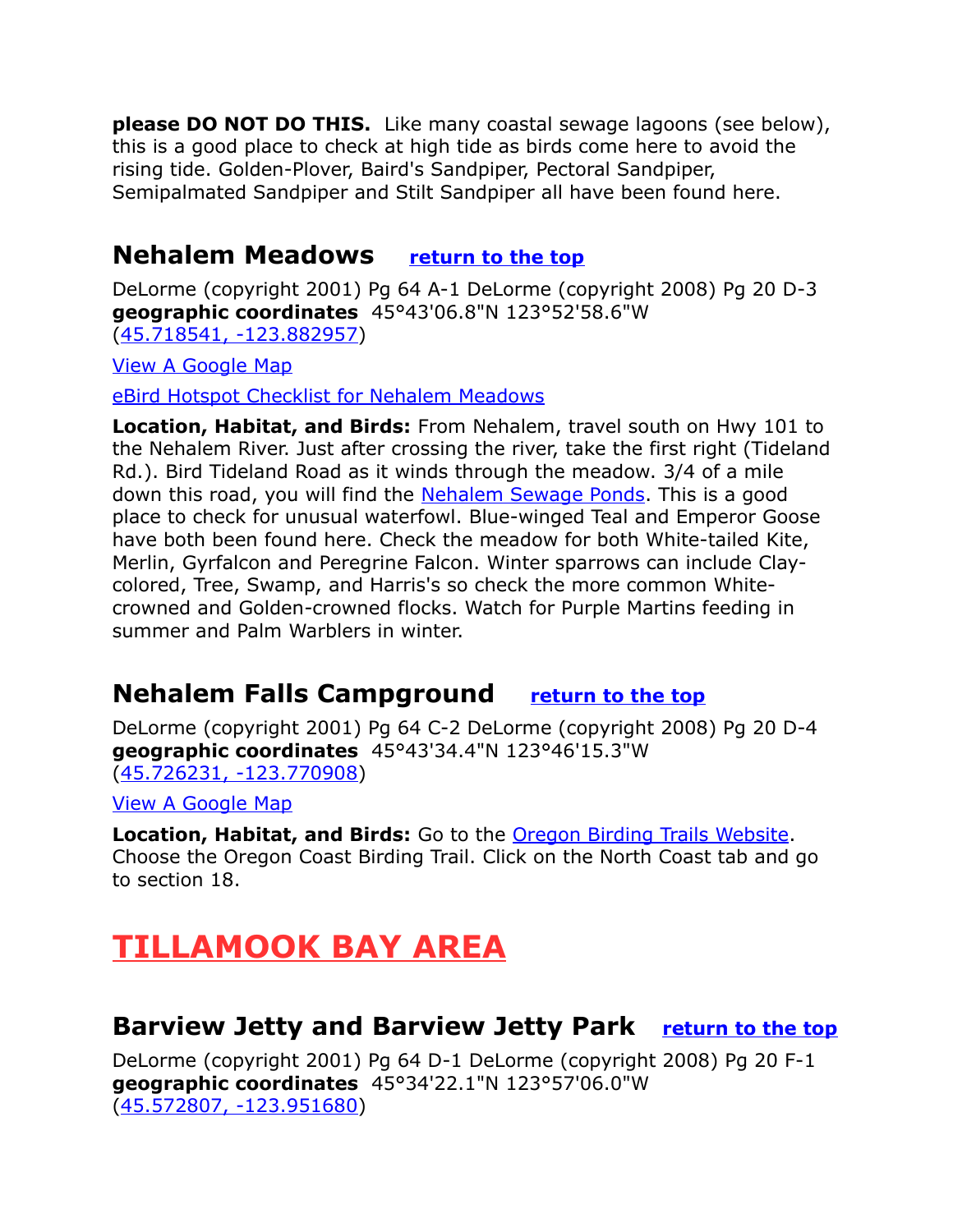#### [View A Google Map](http://maps.google.com/maps/ms?hl=en&ie=UTF8&msa=0&msid=108036481085398338899.00046b3a9db08c9bbf540&ll=45.470725,-123.850937&spn=0.340438,0.55481&z=11)

[eBird Hotspot Checklist for Barview Jetty](http://ebird.org/ebird/hotspot/L286501)

**Location, Habitat, and Birds:** Go to the [Oregon Birding Trails Website.](http://www.oregonbirdingtrails.org/) Choose the Oregon Coast Birding Trail. Click on the North Coast tab and go to section 28.

## <span id="page-3-2"></span>**Garibaldi Boat Basin [return to the top](#page-0-0)**

DeLorme (copyright 2001) Pg 64 D-2 DeLorme (copyright 2008) Pg 20 F-3 **geographic coordinates** 45°33'21.2"N 123°54'53.1"W [\(45.555883, -123.914756\)](https://www.google.com/maps/place/45%C2%B033)

[View A Google Map](http://maps.google.com/maps/ms?hl=en&ie=UTF8&msa=0&msid=108036481085398338899.00046b3a9db08c9bbf540&ll=45.470725,-123.850937&spn=0.340438,0.55481&z=11)

**Location, Habitat, and Birds:** Go to the [Oregon Birding Trails Website.](http://www.oregonbirdingtrails.org/) Choose the Oregon Coast Birding Trail. Click on the North Coast tab and go to section 29.

#### <span id="page-3-0"></span>**Tillamook Forest Center [return to the top](#page-0-0)**

DeLorme (copyright 2001) Pg 65 D-5 DeLorme (copyright 2008) Pg 21 F-6 **geographic coordinates** 45°35'06.0"N 123°33'38.4"W [\(45.585007, -123.560652\)](https://www.google.com/maps/place/45%C2%B035)

Open Wed – Sun, 10 am to 4 pm (Closed Mon& Tues)

[View A Google Map](http://maps.google.com/maps/ms?hl=en&ie=UTF8&msa=0&msid=108036481085398338899.00046b3a9db08c9bbf540&ll=45.470725,-123.850937&spn=0.340438,0.55481&z=11)

[Tillamook Forest Center Map](http://www.tillamookforestcenter.org/)

 [Tillamook Forest Center Website](http://tillamookforestcenter.org/)

**Location, Habitat, and Birds:** Go to the [Oregon Birding Trails Website.](http://www.oregonbirdingtrails.org/) Choose the Oregon Coast Birding Trail. Click on the North Coast tab and go to section 32.

#### <span id="page-3-1"></span>**Pacific Oyster/Bay City [return to the top](#page-0-0)**

DeLorme (copyright 2001) Pg 64 D-1 DeLorme (copyright 2008) Pg 20 F-3 **geographic coordinates** 45°31'26.3"N 123°53'34.3"W [\(45.52357, -123.89458\)](https://www.google.com/maps/place/45%C2%B031)

[View A Google Map](http://maps.google.com/maps/ms?hl=en&ie=UTF8&msa=0&msid=108036481085398338899.00046b3a9db08c9bbf540&ll=45.470725,-123.850937&spn=0.340438,0.55481&z=11)

[eBird Hotspot Checklist for Pacific Oyster/Bay City](http://ebird.org/ebird/hotspot/L589021)

**Location, Habitat, and Birds:** Go to the [Oregon Birding Trails Website.](http://www.oregonbirdingtrails.org/) Choose the Oregon Coast Birding Trail. Click on the North Coast tab and go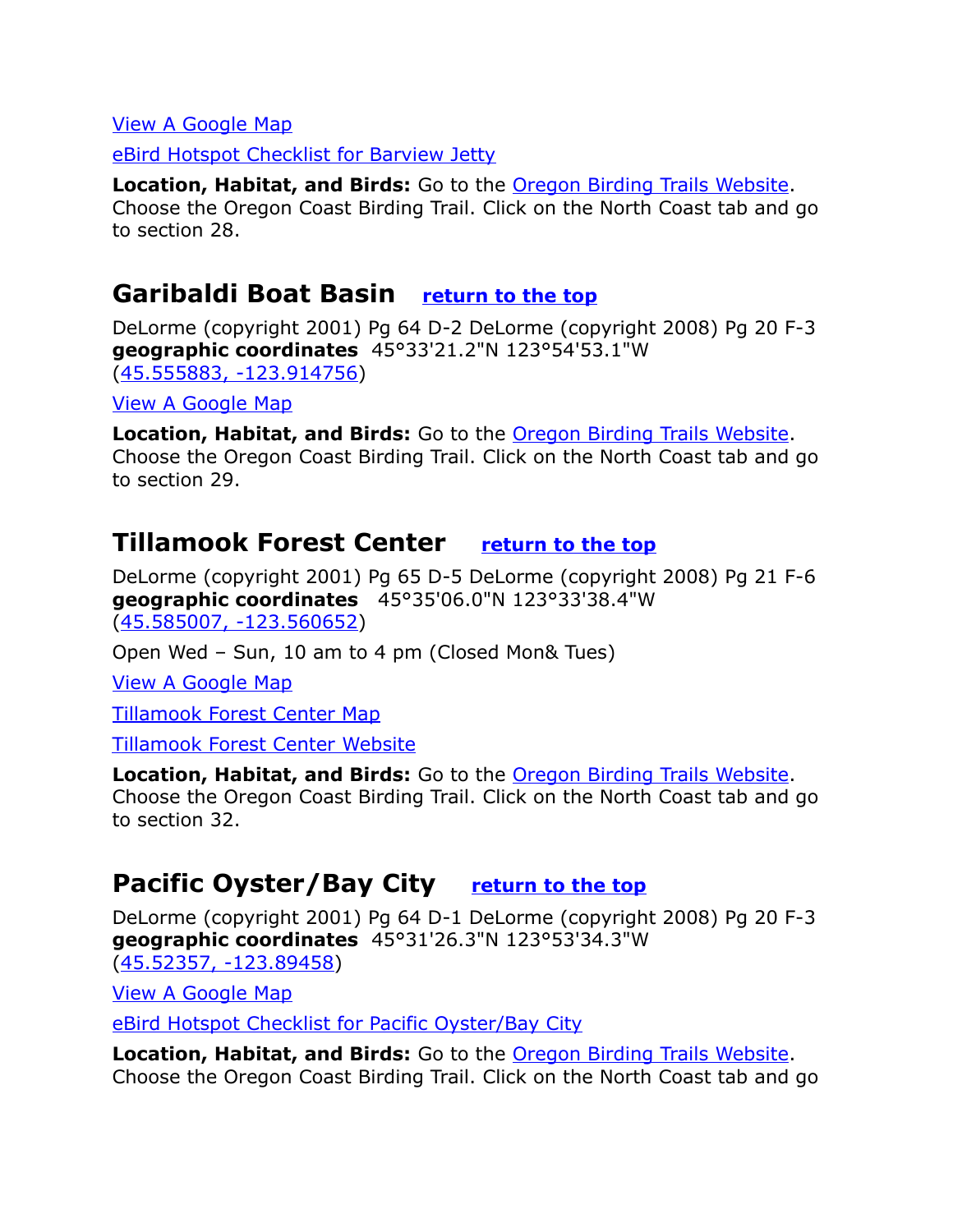to section 30. Walk the trail north of the parking area and you will be rewarded with good looks at the bay and associated bay birds.

## <span id="page-4-1"></span>**Bay City Sewage Ponds [return to the top](#page-0-0)**

DeLorme (copyright 2001) Pg 64 D-1 DeLorme (copyright 2008) Pg 20 F-3 **geographic coordinates** 45°30'52.8"N 123°53'07.9"W [\(45.514666, -123.885537\)](https://www.google.com/maps/place/45%C2%B030)

[View A Google Map](http://maps.google.com/maps/ms?hl=en&ie=UTF8&msa=0&msid=108036481085398338899.00046b3a9db08c9bbf540&ll=45.470725,-123.850937&spn=0.340438,0.55481&z=11)

[eBird Hotspot Checklist for Bay City Sewage Ponds](http://ebird.org/ebird/hotspot/L1060729)

#### **Location, Habitat, and Birds:**

#### Bay City Sewage Lagoons

From Hwy 101 in Bay City, across from Habitat for Humanity, turn west on Warren St., cross the railroad tracks and proceed to Spruce Street. Turn West on Spruce Street, then turn right (north) on Elliott Street. Proceed north on Elliott to the gate to the lagoons. There is a small area to turn around and park outside the gate. You can view most of the ponds from outside the gate. Do not enter the ponds. High tide brings shorebirds aplenty to this location. Waterfowl of just about every variety can end up here. Oddities that have been seen here before include Tree Sparrow, Tufted Duck, Garganey, Vesper Sparrow, Oldsquaw, Common Black-headed Gull, and Little Gull. As with any sewage facility, be especially nice to any workers that you encounter and please do not attempt to enter this facility without permission.

#### <span id="page-4-0"></span>**Kilchis Point Preserve [return to the top](#page-0-0)**

DeLorme (copyright 2001) Pg 64 D-1 DeLorme (copyright 2008) Pg 20 F-3 **geographic coordinates** 45°30'45.2"N 123°52'50.7"W [\(45.512565, -123.880752\)](https://www.google.com/maps/place/45%C2%B030)

[View A Google Map](http://maps.google.com/maps/ms?hl=en&ie=UTF8&msa=0&msid=108036481085398338899.00046b3a9db08c9bbf540&ll=45.470725,-123.850937&spn=0.340438,0.55481&z=11)

[eBird Hotspot Checklist for Kilchis Point Preserve](http://ebird.org/http:/ebird.org/ebird/hotspot/L2323959?yr=all&m=&rank=mrecebird/hotspot/L2323959?yr=all&m=&rank=mrec)

[Kilchis Point Reserve Website](http://www.tcpm.org/kilchispoint.htm)

**Location, Habitat, and Birds:** From Highway 101, across from Habitat for Humanity in Bay City go west on Warren Street, cross the RR tracks and go to Spruce Street. At this jct. turn left into the parking lot for the Reserve. There is a restroom. The preserve has 2 miles of trails with good surfaces, and many exhibits along the way, giving natural history, Native American usage, and pioneer history. It has riparian habitat, wetland, brush, deciduous and coniferous trees. The trail extends to a kiosk that overlooks Tillamook Bay.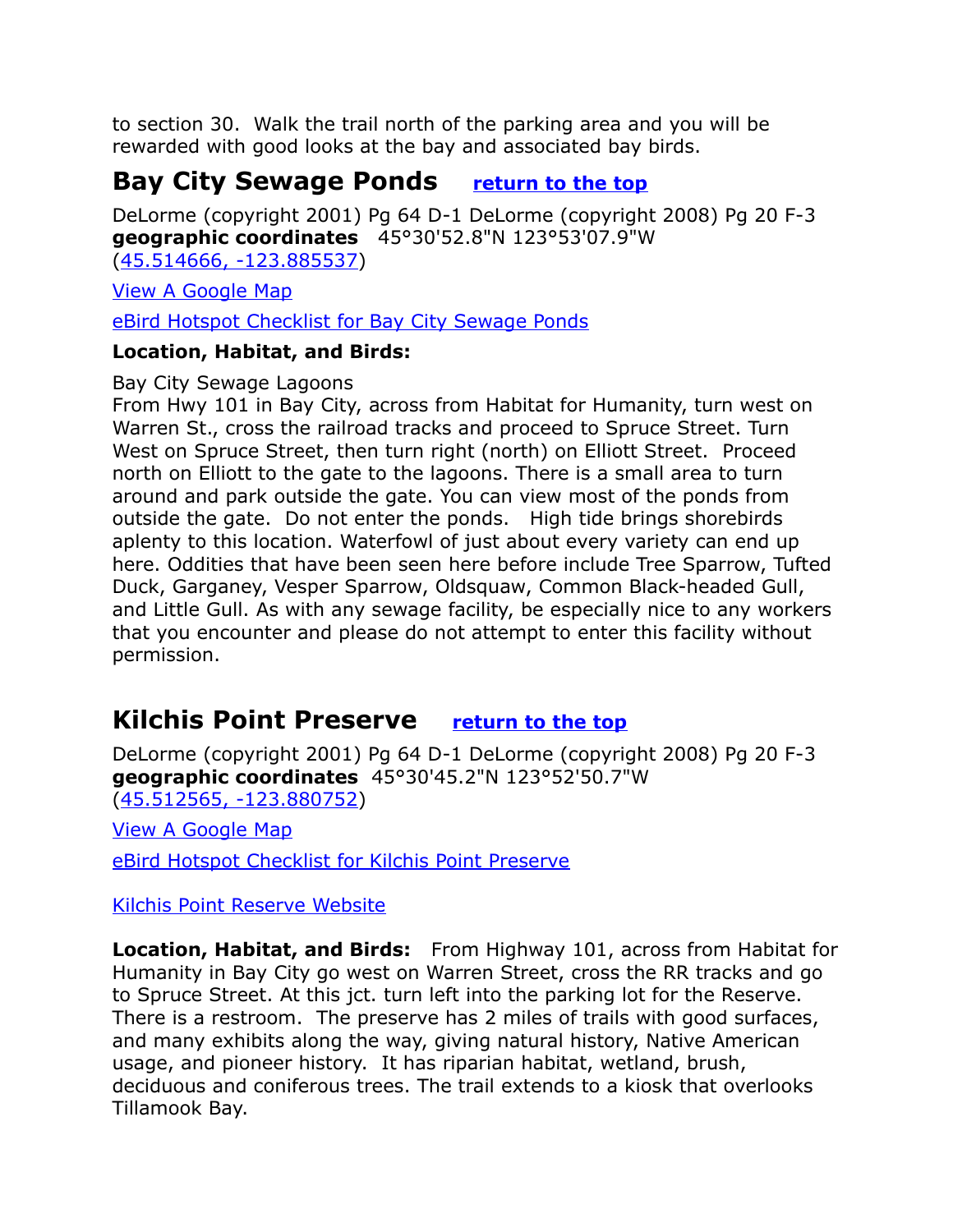#### <span id="page-5-0"></span>**Tillamook Bay Viewpoint [return to the top](#page-0-0)**

DeLorme (copyright 2001) Pg 64 D-1 DeLorme (copyright 2008) Pg 20 F-3 **geographic coordinates** 45°30'43.6"N 123°53'12.5"W [\(45.51212, -123.88681\)](https://www.google.com/maps/place/45%C2%B030)

#### [View A Google Map](http://maps.google.com/maps/ms?hl=en&ie=UTF8&msa=0&msid=108036481085398338899.00046b3a9db08c9bbf540&ll=45.470725,-123.850937&spn=0.340438,0.55481&z=11)

**Location, Habitat, and Birds:** From Hwy 101 in Bay City, across from Habitat for Humanity, turn west on Warren St., cross the railroad tracks and proceed to Spruce Street. Turn West on Spruce Street, then South on Hare Street, then West on Salmon Street and continue to the end. Park near the end, but **do not block the driveway of the last house**. You can walk down to the beach and view the bay at low tide.

#### <span id="page-5-2"></span>**Bay City To Tillamook [return to the top](#page-0-0)**

DeLorme (copyright 2001) Pg 64 D-1 DeLorme (copyright 2008) Pg 20 F-3 **geographic coordinates** 45°29'57.4"N 123°51'17.9"W [\(45.499288, -123.854979\)](https://www.google.com/maps/place/45%C2%B029)

[View A Google Map](http://maps.google.com/maps/ms?hl=en&ie=UTF8&msa=0&msid=108036481085398338899.00046b3a9db08c9bbf540&ll=45.470725,-123.850937&spn=0.340438,0.55481&z=11)

**Location, Habitat, and Birds:** Go to the [Oregon Birding Trails Website.](http://www.oregonbirdingtrails.org/) Choose the Oregon Coast Birding Trail. Click on the North Coast tab and go to section 31.

 [Tillamook City Information](http://www.citytowninfo.com/places/oregon/tillamook)

#### <span id="page-5-1"></span>**Blue Heron French Cheese Company [return to the top](#page-0-0)**

DeLorme (copyright 2001) Pg 58 A-2 DeLorme (copyright 2008) Pg 26 A-3 **geographic coordinates** 45°28'01.0"N 123°50'33.9"W [\(45.466946, -123.842742\)](https://www.google.com/maps/place/45%C2%B028)

#### [View A Google Map](http://maps.google.com/maps/ms?hl=en&ie=UTF8&msa=0&msid=108036481085398338899.00046b3a9db08c9bbf540&ll=45.470725,-123.850937&spn=0.340438,0.55481&z=11)

**Location, Habitat, and Birds:** Located on Hwy 101 north of Tillamook. It's south of the Tillamook Cheese Factory and Fred Meyer. Pull into the parking lot and position yourself to view the large agricultural area to the east. There are often raptors like Rough-legged Hawks (winter) and White-tailed Kite. Scan the gull flocks for rarities and look for high tide shorebirds.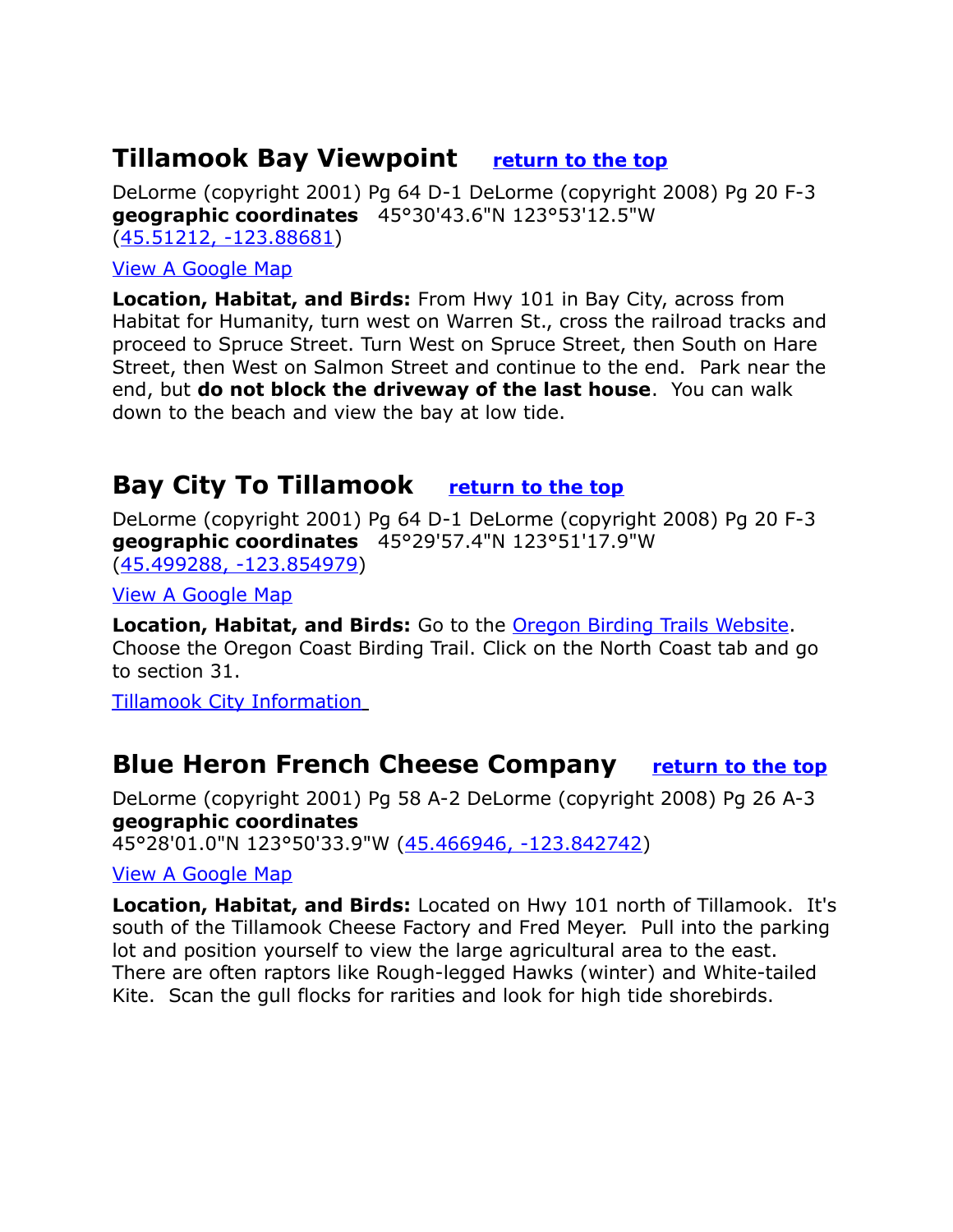#### <span id="page-6-0"></span>**Bay Ocean Spit/Tillamook Bay [return to the top](#page-0-0)**

DeLorme (copyright 2001) Pg 58 A-1 DeLorme (copyright 2008) Pg 26 A-2 **geographic coordinates** 45°30'24.6"N 123°56'37.0"W [\(45.506820, -123.943624\)](https://www.google.com/maps/place/45%C2%B030)

[View A Google Map](http://maps.google.com/maps/ms?hl=en&ie=UTF8&msa=0&msid=108036481085398338899.00046b3a9db08c9bbf540&ll=45.470725,-123.850937&spn=0.340438,0.55481&z=11)

[eBird Hotspot Checklist for Bay Ocean Spit](http://ebird.org/ebird/hotspot/L2198871)

[eBird Hotspot Checklist for Bay Ocean Spit \(east side\)](http://ebird.org/ebird/hotspot/L285627)

[eBird Hotspot Checklist for Bay Ocean Spit \(west side\)](http://ebird.org/ebird/hotspot/L686417)

**Location, Habitat, and Birds:** Go to the [Oregon Birding Trails Website.](http://www.oregonbirdingtrails.org/) Choose the Oregon Coast Birding Trail. Click on the North Coast tab and go to section 33.

# <span id="page-6-1"></span>**Cape Meares State State Park and Lighthouse**

**[return to the top](#page-0-0)**

DeLorme (copyright 2001) Pg 58 A-1 DeLorme (copyright 2008) Pg 26 A-2 **geographic coordinates** 45°29'09.1"N 123°58'28.5"W [\(45.485848, -123.974571\)](https://www.google.com/maps/place/45%C2%B029)

[View A Google Map](http://maps.google.com/maps/ms?hl=en&ie=UTF8&msa=0&msid=108036481085398338899.00046b3a9db08c9bbf540&ll=45.470725,-123.850937&spn=0.340438,0.55481&z=11)

[eBird Hotspot Checklist for Cape Meares](http://ebird.org/ebird/hotspot/L1110414)

**Location, Habitat, and Birds:** Go to the [Oregon Birding Trails Website.](http://www.oregonbirdingtrails.org/) Choose the Oregon Coast Birding Trail. Click on the North Coast tab and go to section 33.

## <span id="page-6-2"></span>**Oceanside Beach/Three Arch Rocks National Wildlife Refuge [return to the top](#page-0-0)**

DeLorme (copyright 2001) Pg 58 A-1 DeLorme (copyright 2008) Pg 26 A-2 **geographic coordinates** 45°27'38.2"N 123°58'12.8"W [\(45.460612, -123.970210\)](https://www.google.com/maps/place/45%C2%B027)

[View A Google Map](http://maps.google.com/maps/ms?hl=en&ie=UTF8&msa=0&msid=108036481085398338899.00046b3a9db08c9bbf540&ll=45.470725,-123.850937&spn=0.340438,0.55481&z=11)

[eBird Hotspot Checklist for Three Arch Rocks NWR](http://ebird.org/ebird/hotspot/L159609)

**Location, Habitat, and Birds:** Go to the [Oregon Birding Trails Website.](http://www.oregonbirdingtrails.org/) Choose the Oregon Coast Birding Trail. Click on the North Coast tab and go to section 35**.**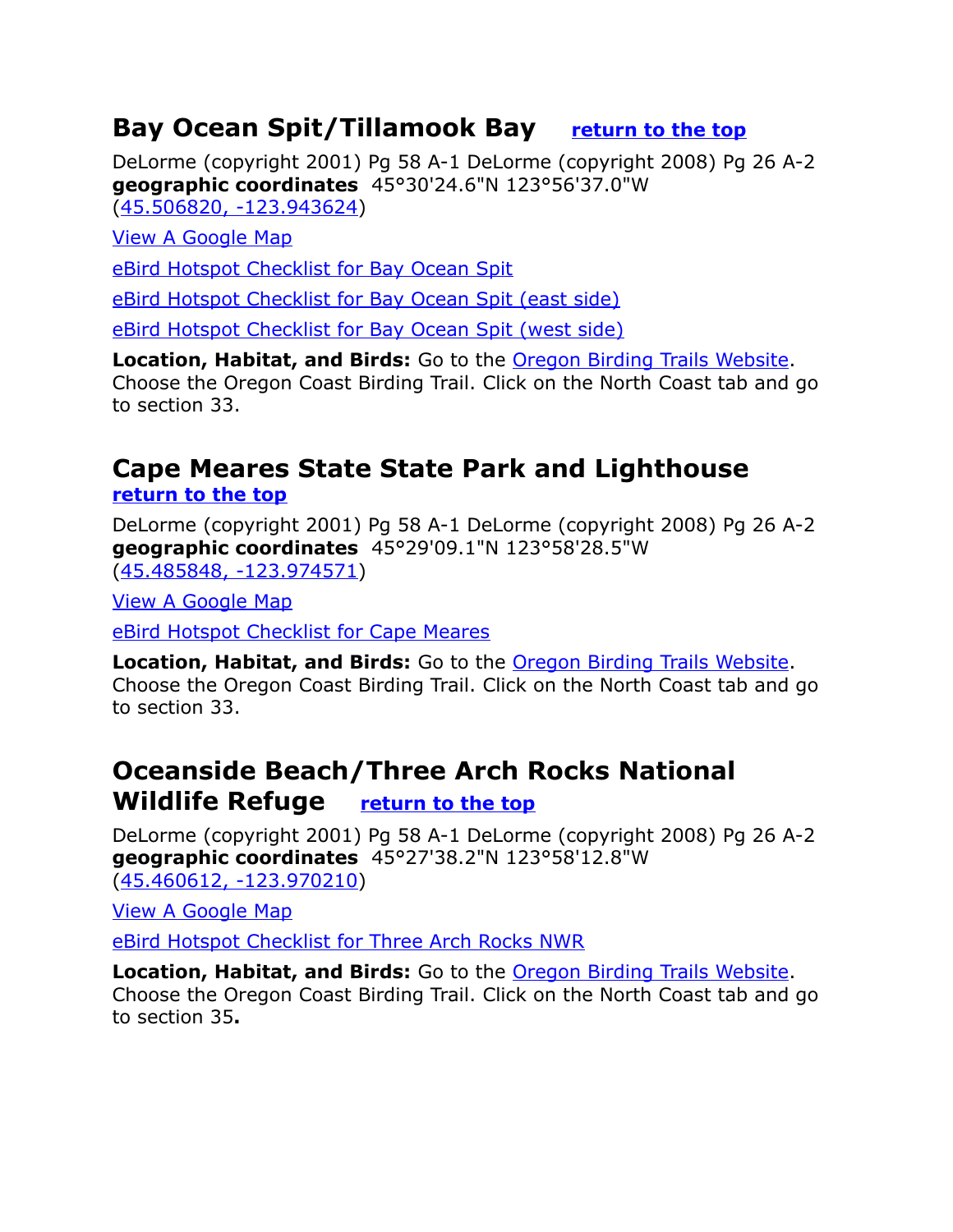# <span id="page-7-2"></span>**SOUTH COAST COUNTY SITES**

#### <span id="page-7-0"></span>**Netarts Bay [return to the top](#page-0-0)**

DeLorme (copyright 2001) Pg 58 A-1 DeLorme (copyright 2008) Pg 26 B-2 **geographic coordinates** 45°25'12.9"N 123°56'11.1"W [\(45.420240, -123.936405\)](https://www.google.com/maps/place/45%C2%B025)

[View A Google Map](http://maps.google.com/maps/ms?hl=en&ie=UTF8&msa=0&msid=108036481085398338899.00046b3a9db08c9bbf540&ll=45.470725,-123.850937&spn=0.340438,0.55481&z=11)

[eBird Hotspot Checklist for Netarts Bay](http://ebird.org/ebird/hotspot/L159589)

**Location, Habitat, and Birds:** Go to the [Oregon Birding Trails Website.](http://www.oregonbirdingtrails.org/) Choose the Oregon Coast Birding Trail. Click on the North Coast tab and go to section 36.

#### <span id="page-7-1"></span>**Cape Lookout State Park [return to the top](#page-0-0)**

DeLorme (copyright 2001) Pg 58 B-1 DeLorme (copyright 2008) Pg 26 B-2 **geographic coordinates** 45°21'45.8"N 123°58'13.9"W [\(45.362713, -123.970533\)](https://www.google.com/maps/place/45%C2%B021)

[View A Google Map](http://maps.google.com/maps/ms?hl=en&ie=UTF8&msa=0&msid=108036481085398338899.00046b3a9db08c9bbf540&ll=45.470725,-123.850937&spn=0.340438,0.55481&z=11)

[eBird Hotspot Checklist for Cape Lookout](http://ebird.org/ebird/hotspot/L587933)

**Location, Habitat, and Birds:** Go to the [Oregon Birding Trails Website.](http://www.oregonbirdingtrails.org/) Choose the Oregon Coast Birding Trail. Click on the North Coast tab and go to section 37.

## **Whalen Island/Clay Meyers Natural Area**

**[return to the top](#page-0-0)**

DeLorme (copyright 2001) Pg 58 B-1 DeLorme (copyright 2008) Pg 26 C-2 **geographic coordinates** 45°16'21.9"N 123°56'59.2"W [\(45.272747, -123.949787\)](https://www.google.com/maps/place/45%C2%B016)

[View A Google Map](http://maps.google.com/maps/ms?hl=en&ie=UTF8&msa=0&msid=108036481085398338899.00046b3ba280e7e9ee21f&ll=45.18978,-123.835144&spn=0.831369,2.108002&z=10)

[eBird Hotspot Checklist for Whalen Island County Park](http://ebird.org/ebird/hotspot/L781735)

[eBird Hotspot Checklist for Clay Meyers NA](http://ebird.org/ebird/hotspot/L500048)

**Location, Habitat, and Birds:**: Go to the [Oregon Birding Trails Website.](http://www.oregonbirdingtrails.org/) Choose the Oregon Coast Birding Trail. Click on the North Coast tab and go to section 40.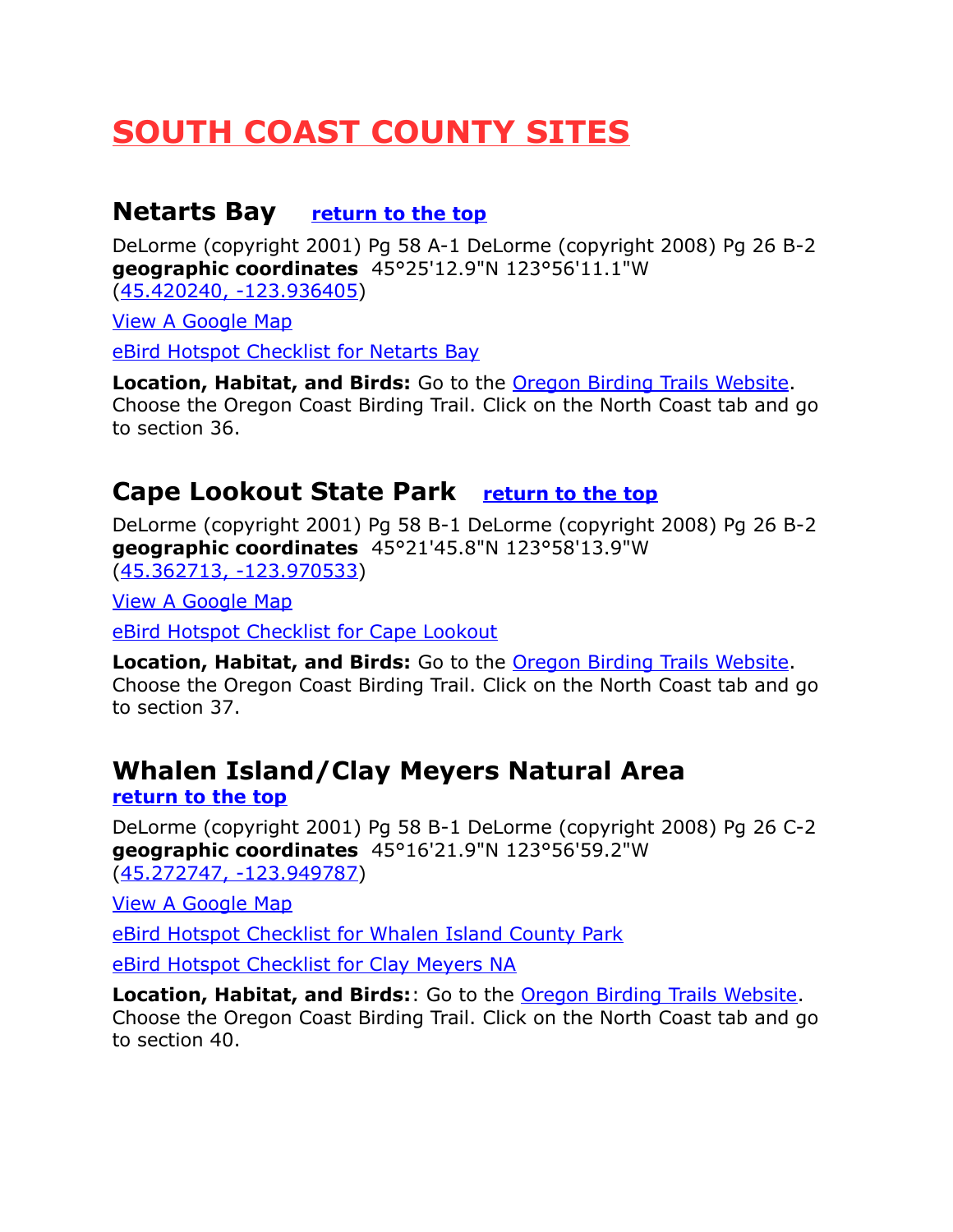#### <span id="page-8-0"></span>**Cape Kiwanda State Natural Area [return to the top](#page-0-0)**

DeLorme (copyright 2001) Pg 58 C-1 DeLorme (copyright 2008) Pg 26 D-2 **geographic coordinates** 45°12'55.8"N 123°58'14.0"W [\(45.215494, -123.970558\)](https://www.google.com/maps/place/45%C2%B012)

[View A Google Map](http://maps.google.com/maps/ms?hl=en&ie=UTF8&msa=0&msid=108036481085398338899.00046b3ba280e7e9ee21f&ll=45.18978,-123.835144&spn=0.831369,2.108002&z=10)

[eBird Hotspot Checklist for Cape Kiwanda State NA](http://ebird.org/ebird/hotspot/L285940)

**Location, Habitat, and Birds:** From Pacific City, take Pacific Avenue west and cross the Nestucca River. After crossing the bridge, take an immediate right on Cape Kiwanda Drive. Travel 1.0 mile to the parking area near the beach. Cars are allowed on the beach here but be wary of soft sand. Birds that can be seen here include shorebirds, scoters, loons, grebes, cormorants, Brown Pelican, alcids and gulls.

#### **Nestucca Bay Wildlife Refuge [return to the top](#page-0-0)**

DeLorme (copyright 2001) Pg 58 C-1 DeLorme (copyright 2008) Pg 26 E-2 **geographic coordinates** 45°09'44.4"N 123°57'04.7"W [\(45.162332, -123.951310\)](https://www.google.com/maps/place/45%C2%B009)

[View A Google Map](http://maps.google.com/maps/ms?hl=en&ie=UTF8&msa=0&msid=108036481085398338899.00046b3ba280e7e9ee21f&ll=45.18978,-123.835144&spn=0.831369,2.108002&z=10)

[eBird Hotspot Checklist for Nestucca Bay Wildlife Refuge](http://ebird.org/ebird/hotspot/L500052)

 [Nestucca Bay Wildlife Refuge Website](http://www.fws.gov/oregoncoast/nestuccabay/)

**Location:** Nestucca Bay is about 25 miles south of Tillamook. Heading South on Highway 101, go just past the turn off to Pacific City (Brooten Road). From here, there are pull outs that allow for birding the fields and the refuge on both sides of the highway. From the bridge across the Little Nestucca River, drive .6 miles and turn right (West) on Christensen Road and proceed up to the lower parking lot of the Refuge. Walk up the road from the lower parking lot to the upper parking lot (1/2 mile). From the upper parking lot, walk up the path to the Refuge observation deck, where the ocean, Haystack Rock, Nestucca Bay, the Coast Range, and the Little Nestucca tide-water can be viewed. Bring a scope if you have one.

**Habitat and Birds:** There are six subspecies of geese on the Refuge, including Semidi Islands Aleutian Cackling geese and the only coastal wintering population of dusky Canada geese. Birding from the lower parking lot produces a variety of species including White-tailed Kite, Rough-legged Hawk, Red-shouldered Hawk, Bald Eagle, Northern Harrier, American Kestrel and Northern Shrike. The woods along the road to the upper parking lot are good for a variety of sparrows, hummingbirds, vireos, kinglets, warblers,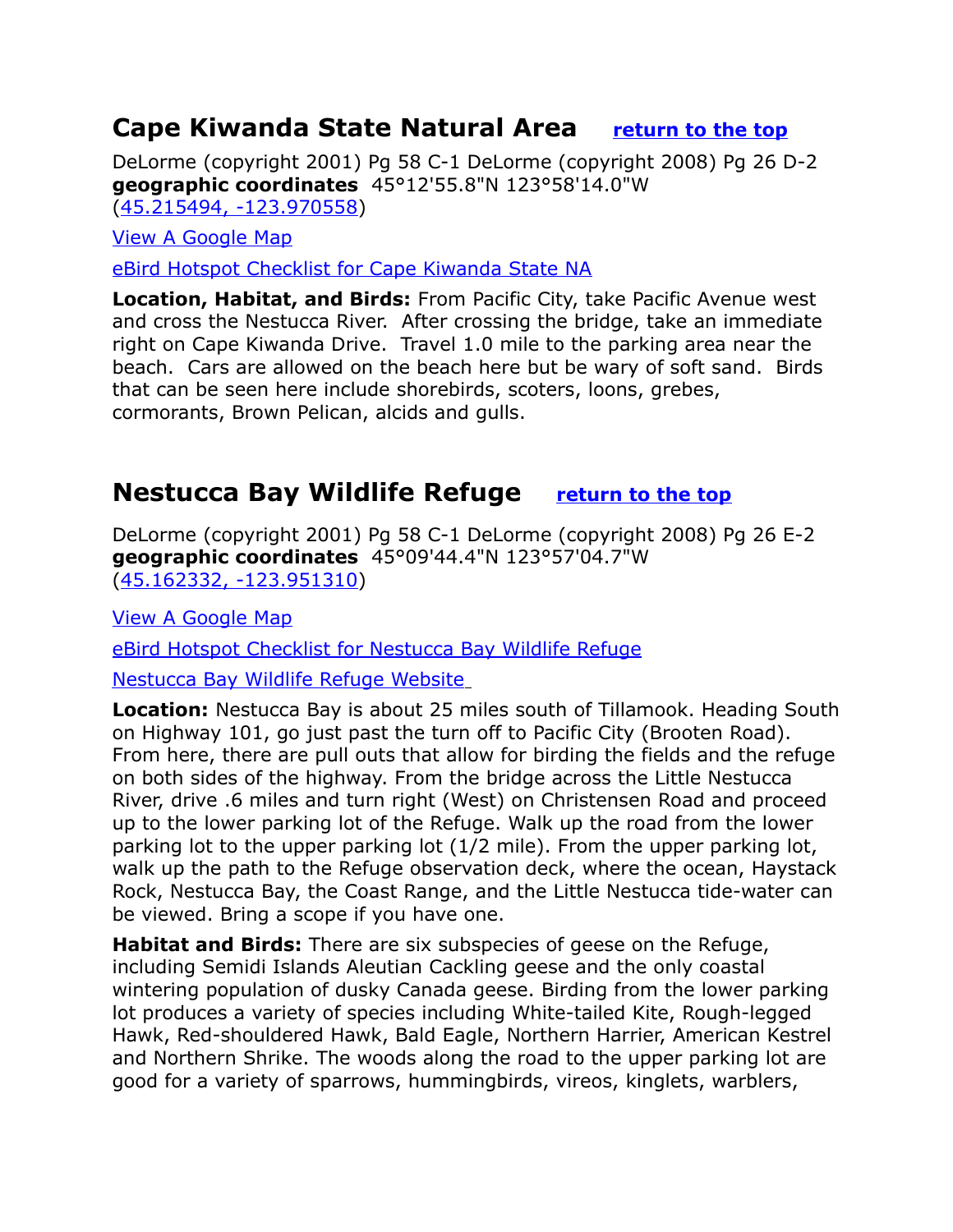flycatchers and finches. Northern Pygmy-Owl and Ruffed Grouse may also be seen.

#### <span id="page-9-1"></span>**Neskowin Area [return to the top](#page-0-0)**

DeLorme (copyright 2001) Pg 58 D-1 DeLorme (copyright 2008) Pg 26 E-2 **geographic coordinates** 45°06'11.6"N 123°58'55.3"W [\(45.10321, -123.98204\)](https://www.google.com/maps/place/45%C2%B006)

[View A Google Map](http://maps.google.com/maps/ms?hl=en&ie=UTF8&msa=0&msid=108036481085398338899.00046b3ba280e7e9ee21f&ll=45.18978,-123.835144&spn=0.831369,2.108002&z=10)

[eBird Hotspot Checklist for the Neskowin Area](http://ebird.org/ebird/hotspot/L1369441)

**Location, Habitat, and Birds:** Neskowin is about 30 miles south of Tillamook and about 10 miles north of Lincoln City. Heading South on Highway 101, take a right (West) into the parking lot at the main Neskowin entrance  $(45.10321, -123.98204)$ . From the parking lot, walk across the bridge at Hawk Creek and then right on Hawk Drive [\(45.103109,](https://www.google.com/maps/place/45%C2%B006)  [-123.982833\)](https://www.google.com/maps/place/45%C2%B006), which parallels Hawk Creek and is good habitat for sparrows, vireos, kinglets, warblers, American Dipper and Wilson's Snipe. Hawk Drive turns into Hawk Street and parallels the Neskowin Marsh Golf Course, which is good birding for waterfowl and shorebirds most of the year. Western Bluebird, Red-shouldered Hawk and Merlin are seen in this area. Continue birding past the Golf Course on the road along the National Wildlife Refuge. Take a right on the trail marked "Tsunami Evacuation Route" to enter the Refuge. At the bridge, look and listen for Sora, Virginia Rail, American Bittern and Green Heron. The trail continues up into a housing area, or you can come back to Hawk St and continue birding along the Refuge. On the way back to the parking lot on Hawk St, take the first road to the right (Corvallis St), then a left on Breakers Blvd to bird the Neskowin neighborhood area, then take a left on Salem St to the bridge and the trail out to the beach and Proposal Rock. Bald Eagle, Black Turnstone, Ruddy Turnstone, Sanderling, Surfbird, Black Oystercatcher, Whimbrel and a variety of gulls and terns are seen in this area. If interested in beach walking, one can walk North clear to the mouth of the Nestucca River (about 5 miles), although at high tide some areas may require heading up to the grassy areas.

## <span id="page-9-0"></span>**Cascade Head & Hart's Cove Trailheads**

#### **[return to the top](#page-0-0)**

DeLorme (copyright 2001) Pg 58 D-1 DeLorme (copyright 2008) Pg 26 F-2

#### **geographic coordinates**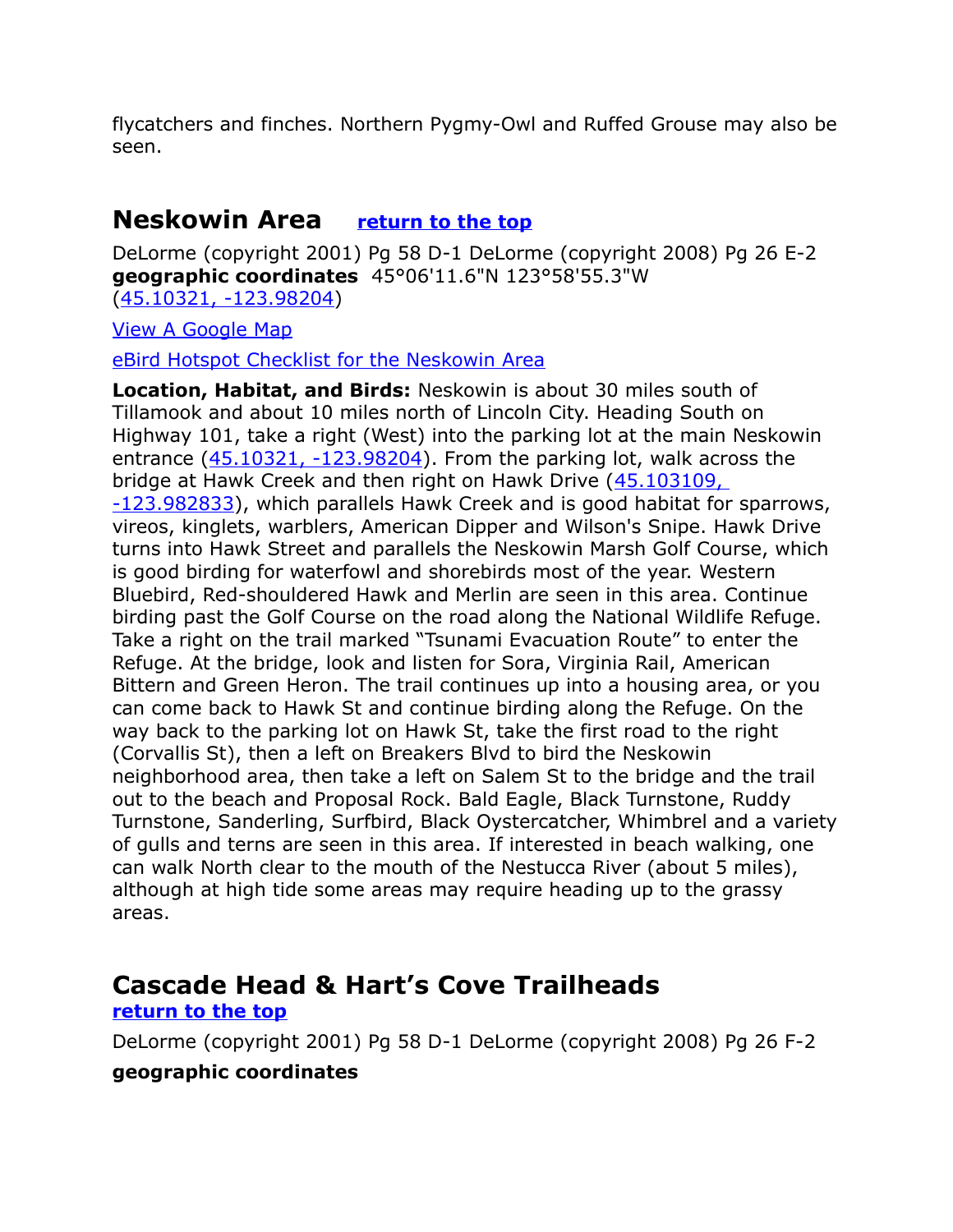```
Hart's Cove Access Road 1861 (45.06491, -123.99545) 
Cascade Head South Trailhead (45.041920, -123.992283) 
Cascade Head North Trailhead (45.065861, -123.948498)
```
[View A Google Map](http://maps.google.com/maps/ms?hl=en&ie=UTF8&msa=0&msid=108036481085398338899.00046b3ba280e7e9ee21f&ll=45.18978,-123.835144&spn=0.831369,2.108002&z=10)

[eBird Hotspot Checklist for Cascade Head](http://ebird.org/ebird/hotspot/L1154171)

**Location, Habitat, and Birds:** Birding this area can be most productive in the summer (the Hart's Cove Trail is only open from July 16-December 31) when large sea bird colonies collect off the coast of Cascade Head. These colonies can number over 15,000 birds total (Common Murre; Doublecrested, Pelagic, and Brandt's Cormorant; Pigeon Guillemot; Western Gull; Tufted Puffin; Rhinoceros Auklet; Black Oystercatcher; Peregrine Falcon); large mammal haul-out area on the beach of the two coves for Steller and California Sea Lions and Harbor Seals. The isolation of the area is itself a valuable resource. While hiking the trail, look and listen for Chestnut-backed Chickadee, Swainson's Thrush, Black-throated Gray Warbler and many other passerines. Look for loons, sea ducks, alcids, gulls, and the occasional tubenose offshore.

# <span id="page-10-2"></span>**INLAND SITES**

## <span id="page-10-1"></span>**Munson Creek State Natural Site [return to the top](#page-0-0)**

DeLorme (copyright 2001) Pg 58 B-3 DeLorme (copyright 2008) Pg 26 B-4 **geographic coordinates** 45°21'56.5"N 123°46'25.2"W [\(45.365701, -123.773663\)](https://www.google.com/maps/place/45%C2%B021)

[View A Google Map](http://maps.google.com/maps/ms?hl=en&ie=UTF8&msa=0&msid=108036481085398338899.00046b3a9db08c9bbf540&ll=45.470725,-123.850937&spn=0.340438,0.55481&z=11)

[eBird Hotspot Checklist for Munson Creek Falls](http://ebird.org/ebird/hotspot/L587937)

**Location, Habitat, and Birds:** Go to the [Oregon Birding Trails Website.](http://www.oregonbirdingtrails.org/) Choose the Oregon Coast Birding Trail. Click on the North Coast tab and go to section 38.

#### <span id="page-10-0"></span>**Upper Nestucca Moon Creek Area [return to the top](#page-0-0)**

DeLorme (copyright 2001) Pg 58 B-3 DeLorme (copyright 2008) Pg 26 C-5 **geographic coordinates** 45°18'48.7"N 123°40'45.4"W [\(45.313538, -123.679277\)](https://www.google.com/maps/place/45%C2%B018)

[View A Google Map](http://maps.google.com/maps/ms?hl=en&ie=UTF8&msa=0&msid=108036481085398338899.00046b3ba280e7e9ee21f&ll=45.18978,-123.835144&spn=0.831369,2.108002&z=10)